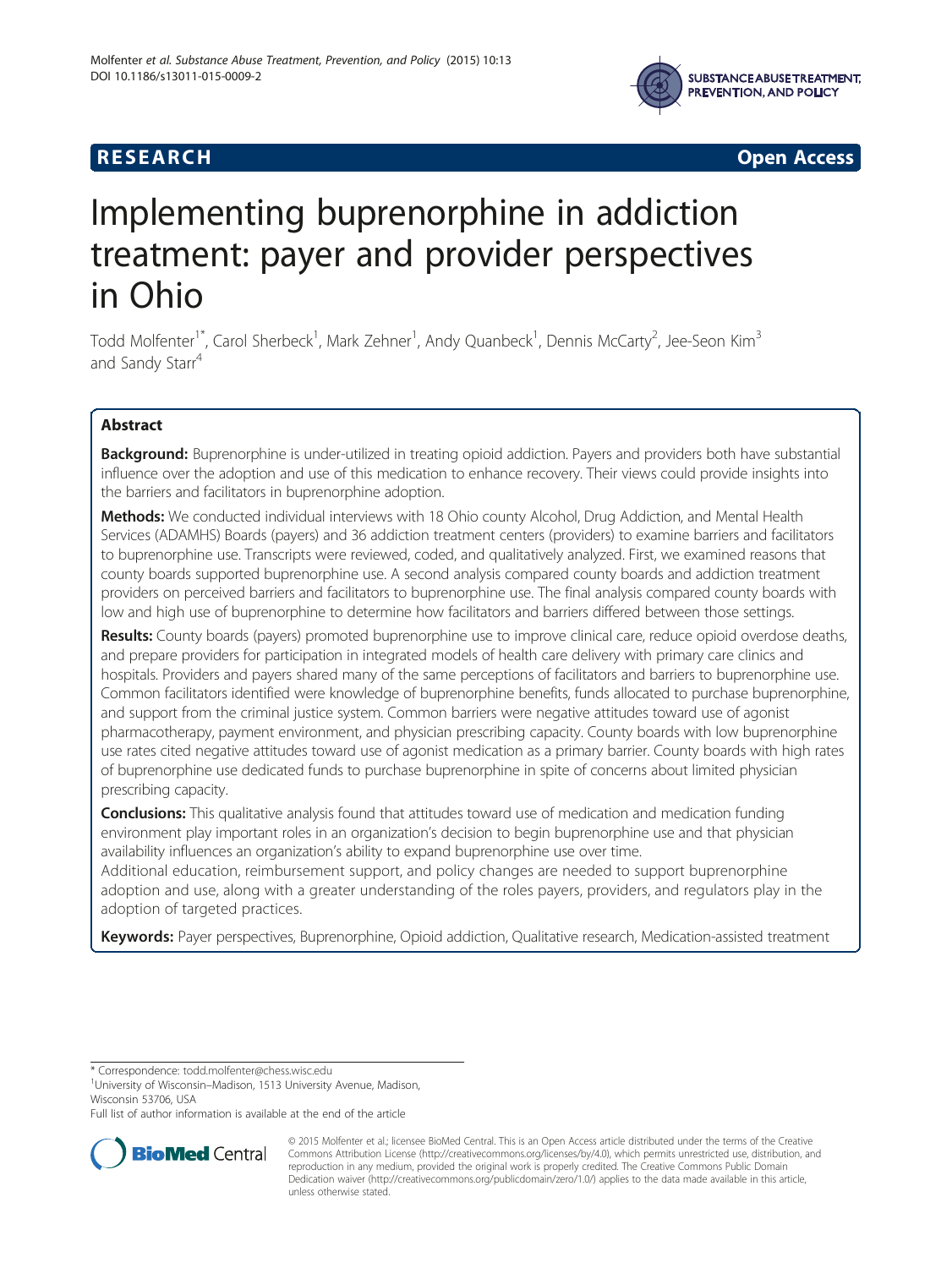#### Background

#### Buprenorphine adoption

Buprenorphine is a pharmacotherapy that acts as a partial μ-opiate-receptor agonist [\[1\]](#page-8-0). When combined with naloxone, a full μ-opiate-receptor antagonist that can counter the effects of opioids, there is diminished potential for buprenorphine to be abused [\[2](#page-8-0)]. Agonist pharmacotherapy for opioid dependence (i.e., buprenorphine, buprenorphine/naloxone combinations, and methadone) improves retention in addiction treatment and reduces the use of illicit opioids [\[3,4](#page-8-0)]. Until 2002, methadone, a full μ-opiate-receptor agonist, was the primary pharmacotherapy for opioid dependence; however, methadone is only available in regulated settings that supply limited take-home medication, and is prone to causing adverse reactions [[5\]](#page-8-0). Within this environment, buprenorphine and buprenorphine/naloxone combinations were projected to play an important role in the treatment of opioid addiction when approved by the Food and Drug Administration (FDA) in 2002 for use by authorized physicians [\[6\]](#page-8-0). Adoption, however, has been slow, especially among publiclyfunded addiction treatment centers; only 17% percent of specialty treatment centers who accept public funds and provide outpatient, intensive outpatient, or residential addiction services offer buprenorphine treatment [\[7\]](#page-8-0).

#### Payer role

Payers and regulators, in their oversight role, influence the structure of treatment systems and the practices used in treatment centers. Knudsen and Abraham [\[8](#page-8-0)] found that treatment programs were more likely to have adopted pharmacotherapy for addiction, including but not limited to buprenorphine, if they perceived greater support for medications by the Single State Authority overseeing publicly-funded substance abuse treatment services. Treatment programs in states that provided public insurance coverage for buprenorphine were more likely to provide the medication [\[9](#page-8-0)]. The payers' role is not limited to reimbursement policy; payers also influence regulatory policy, contracting requirements, and provider education [[10\]](#page-8-0). Additionally, payers' level of buprenorphine support varies, and few payers apply the same policy rules to buprenorphine therapy as to they do to medication therapies common to the treatment of other chronic disease conditions [\[11\]](#page-8-0). Despite payers' instrumental role and mixed support, their perceptions of facilitators and barriers to buprenorphine use have been understudied in the health services literature [\[8,9,12](#page-8-0)].

#### Provider facilitators and barriers

Payers contract with treatment agencies (providers) to provide treatment services, including buprenorphine treatment. Addiction treatment centers using buprenorphine are more likely to be accredited or licensed [\[11](#page-8-0)], participate in managed care arrangements [[11\]](#page-8-0), provide detoxification services [\[9,13,14\]](#page-8-0), employ physicians [[13,15\]](#page-8-0), and offer other medication-oriented treatments [[14,16,17\]](#page-8-0). A lack of reimbursement for buprenorphine [[18\]](#page-8-0), philosophical resistance to medication therapy [\[19](#page-8-0)], and limited availability of buprenorphine prescribers [\[7](#page-8-0)] inhibit use of buprenorphine in specialty treatment settings. Treatment practitioners' perceptions of facilitators and barriers to buprenorphine use and payer priorities must inform policy if buprenorphine-assisted treatment is going to reduce opioid addiction and overdose deaths.

#### Study setting: opioid trends in Ohio

Nationwide, non-medical use of opioids is significantly influencing public health [[20\]](#page-8-0). Ohio has the  $12<sup>th</sup>$  highest drug overdose mortality rate in the United States, and Ohio has implemented many of the same opioid prescription misuse policies tested in other states [\[21](#page-8-0)]. In 2011, 66.7 doses of prescription opioids were purchased per Ohio citizen, and 1.2 Ohioans died per day due to unintentional overdose of prescription opioids [\[22\]](#page-8-0). The increase in patients seeking treatment for opioid dependence challenges Ohio's publicly-funded system of specialty addiction treatment providers. Ohio treatment providers report that opioid-dependent patients make up more than a quarter of all clients served, and nearly 80 percent of providers reported increased wait times for assessment services due to increased treatment demand [[23](#page-8-0)].

Ohio currently (2015) provides outpatient methadone therapy, but is limited to 13 locations. With the small number of methadone locations, methadone's limited take-home availability, and the prevalence of opioid abuse, buprenorphine treatment is seen as a key strategy for reducing the adverse effects of opioid dependence in Ohio [[24\]](#page-8-0). At present, 22% of Ohio treatment providers use buprenorphine to support recovery and 43% make referrals to physicians authorized to prescribed buprenorphine [[23](#page-8-0)]. This is higher than the national buprenorphine use rate of 17% [\[7\]](#page-8-0), but falls considerably short of 100% use.

Publicly funded addiction treatment in Ohio is administered through Alcohol, Drug Addiction, and Mental Health Services (ADAMHS) boards (henceforth referred to as "county boards")  $(n = 53)$  and each board represents one to five counties. ADAMHS boards support specialty addiction treatment services using state and local appropriations combined with the federal Substance Abuse and Prevention Treatment (SAPT) block grant. The Substance Abuse and Mental Health Services Administration (SAMHSA) provides the SAPT funds, which are intended for the uninsured and fund up to 55% of addiction treatment services [\[25\]](#page-8-0). Within states, counties and other fiscal intermediaries often perform logical and meaningful roles in the distribution of addiction funds. In the United States,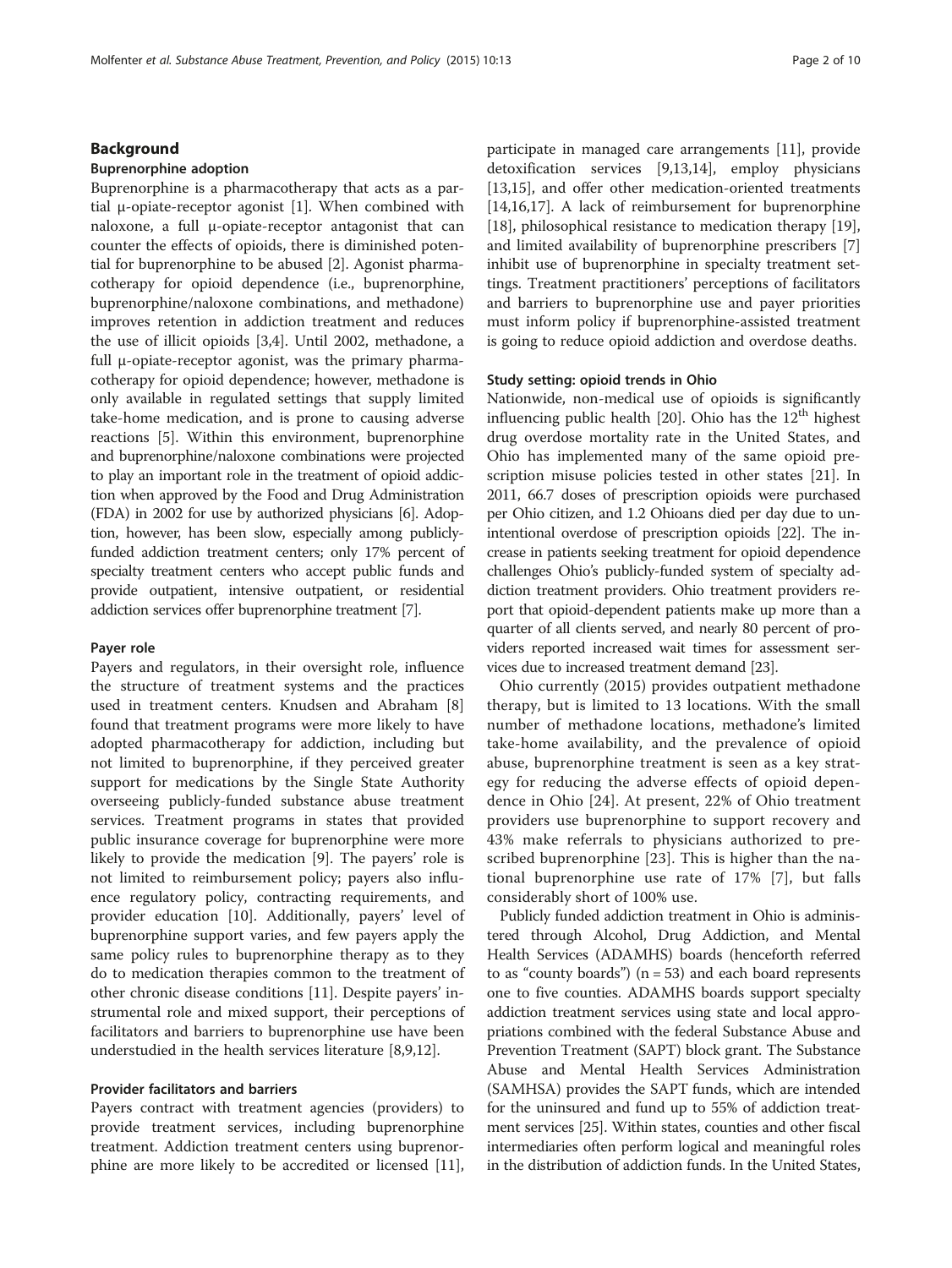34% of these addiction treatment funds are allocated by county or regional entities.

The county board structure creates many contrasting payer environments in Ohio. Our qualitative study compares perceived facilitators and barriers to buprenorphine adoption among Ohio's payers (the county boards) and providers, and describes why payers and providers do or do not support the use of buprenorphine to treat opioid dependence.

# Methods

#### Setting and recruitment

A community trial studied an intervention to increase use of buprenorphine and other medications for opioid dependence in Ohio. County boards and substance abuse treatment provider interviews were conducted during the pre-implementation phase of this trial [\[26](#page-8-0)]. County board participants (N=18) and treatment provider agency participants (N=36) with greater than 100 admissions per year were recruited (September 1, 2012 to October 31, 2012) and completed the individual interviews (November 1, 2012 to February 28, 2013) by telephone. The county boards represented 27 of Ohio's 88 counties, and these boards support 65 treatment agencies with more than 100 annual admissions. A representative sample of county board participants was selected, stratified on 20% opioid admissions of total admissions (above/below) and 200,000 people covered (above/ below). Three county boards that were not participating in the trial were interviewed to reduce selection bias. No other Ohio county boards were approached to participate in this study. All county boards referred two organizations. These organizations represented 55.4% (36/65) of the organizations eligible in those county board areas. Participating counties represented 44.2% (65/315) of all treatment providers in Ohio with more than 100 admissions per year. No organizations refused to participate in the qualitative interviews.

For the county board interviews, the board's highestranking clinical officer or the executive director completed the interview. These individuals tend to be responsible for adopting new clinical practices; they also encounter the facilitators and barriers directly during clinical practice implementation. Two treatment agencies were interviewed in each county board area to capture multiple perspectives. A clinical manager with direct exposure to the facilitators and barriers of the buprenorphine adoption process completed the agency interviews.

# Data collection procedures

Three members of the research team conducted interviews. The principal investigator trained two members of the research team and observed their first two county board and provider interviews. The interview guide was pilot tested with two county boards and two providers. The final interview guide addressed knowledge of barriers and facilitators to buprenorphine use for the county boards and providers. The county boards were asked whether or not they support buprenorphine use, and what caused them to support or not support buprenorphine adoption. These were asked as general questions, and no specific issues were solicited. The semi-structured format allowed for standardization across interviews and for the interviewer to probe for additional information when appropriate.

The research team used data from the state's pharmacy management and addiction treatment database to calculate buprenorphine use rates by county (i.e., individuals with a buprenorphine prescription during 2012 divided by the number of opioid dependent individuals admitted to the public treatment system by county). The study received approval from the institutional review boards at the University of Wisconsin–Madison and the Ohio Department of Health.

#### Data analysis

The review of the qualitative data followed a summative qualitative content analysis procedure [\[27](#page-8-0)]. Interviews were transcribed for review and four members of the research team coded the transcripts. The multidisciplinary research team (with backgrounds in addictions, operations management, and education) ensured multiple viewpoints and vigorous discussion of the data. The first step in the coding process involved open coding. Transcripts were coded and analyzed using ATLAS. ti [[28](#page-8-0)]. Two team members coded each transcript independently to enhance reliability. An inductive approach for analyzing qualitative data identified codes and concepts within each interview [[29\]](#page-8-0). Codes and concepts were grouped by county board and provider. The researchers sought consensus on code nomenclature and content to ensure more consistent coding. Upon reaching consensus on broad thematic codes and their working definitions, the team revisited the interviews with the preliminary coding scheme. At this stage, to ensure consistency across coders, we examined agreement across a random selection of interviews. Items with discrepant codes were discussed until consensus was reached. No coded comments were discarded throughout the coding process. When coding was complete, queries of specific codes were generated. Summaries were generated for the common themes, with examples of text from each theme. Quotes were chosen to illustrate themes expressed by respondents based on clarity, brevity, variety, and their representation of similar comments from a range of participants.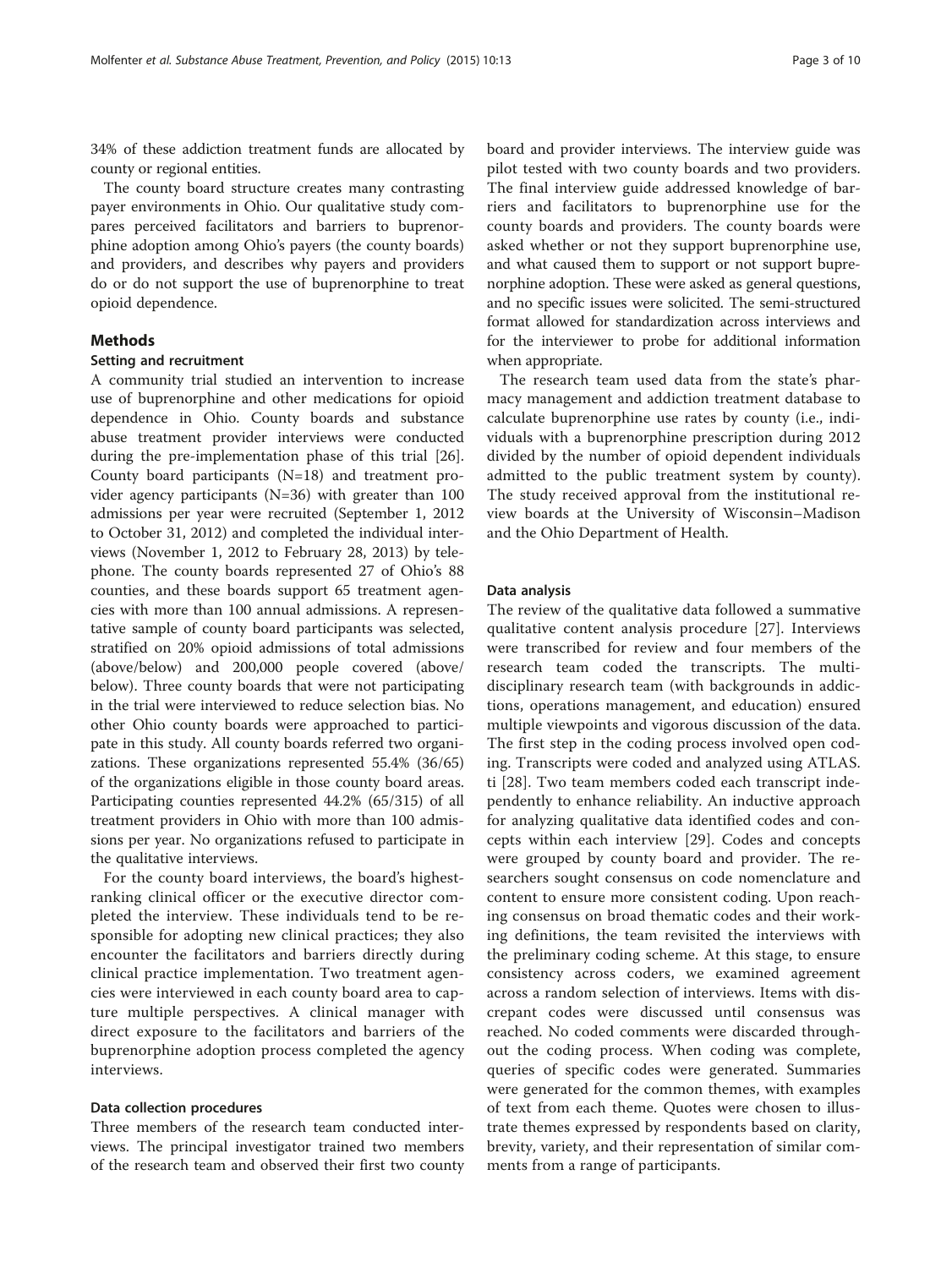# Results

# Sample characteristics

Listed in Table 1 are the characteristics of the individuals surveyed, the county boards, and provider agencies.

#### County board reasons for buprenorphine adoption

All county boards interviewed stated support for the use of buprenorphine for opioid treatment, with no boards opposed to use of buprenorphine. County boards reported three reasons for supporting the adoption of buprenorphine: the escalating rates of opioid dependence/opioid crisis, the need for better care, and integration with general health care.

Responding to the opioid crisis: County boards saw a need to address opioid misuse in their counties because of the increased demand for detoxification and care. As one board representative stated:

"We identified this huge increase in opioid addiction coming through the door. That is what kicked off our search for what are the best practices out there and that is how we got involved with buprenorphine and medication-assisted treatment." (Board Quote)

Better clinical care: County board respondents expressed a desire for better clinical care for opioid

| Interviewee site characteristics   |                                  | N              | $\%$  |
|------------------------------------|----------------------------------|----------------|-------|
| County ( $n = 18$ )                |                                  |                |       |
| County board                       | <b>Title</b>                     | Count          | %     |
| General job description            | <b>Executive Director</b>        | 8              | 44.4  |
|                                    | Vice President/Director          | 9              | 50.0  |
|                                    | Medical Director                 | 1              | 5.6   |
| People served                      | < 1000                           | $\overline{4}$ | 22.2  |
|                                    | 1000-1999                        | 6              | 33.3  |
|                                    | 2000-3999                        | 5              | 27.8  |
|                                    | $4000+$                          | 3              | 16.7  |
| Funds available for buprenorphine* | Medicaid                         | 18             | 100.0 |
|                                    | SAPT Block Grant                 | 7              | 38.9  |
|                                    | Tax Levy                         | 13             | 72.2  |
|                                    | State Grant                      | $\mathbf{1}$   | 7.7   |
|                                    | Federal Grant                    | 3              | 16.7  |
| Provider ( $n = 36$ )              |                                  |                |       |
| General job description            | President/CEO/Executive Director | 15             | 41.6  |
|                                    | Vice President/Director          | 17             | 50.0  |
|                                    | Medical Director                 | $\overline{4}$ | 11.1  |
| Services*                          | Detoxification                   | 12             | 33.3  |
|                                    | Outpatient                       | 30             | 83.3  |
|                                    | Intensive Outpatient             | 26             | 72.2  |
|                                    | Residential                      | 17             | 47.2  |
| Physicians on staff                | Yes                              | 19             | 52.8  |
|                                    | <b>No</b>                        | 17             | 47.2  |
| Full-time staff equivalents (FTEs) | $0 - 50$                         | 17             | 47.2  |
|                                    | $51 - 100$                       | 12             | 33.3  |
|                                    | $100+$                           | $\overline{7}$ | 19.4  |
| Use of methadone on-site           | Yes                              | 5              | 13.9  |
|                                    | <b>No</b>                        | 31             | 86.1  |
| Buprenorphine use                  | Prescribe                        | 15             | 41.7  |
|                                    | Refer to other providers         | 13             | 36.1  |
|                                    | No use                           | 8              | 22.2  |

# Table 1 Participant site characteristics – county boards and provider agencies

\*Multiple responses were possible.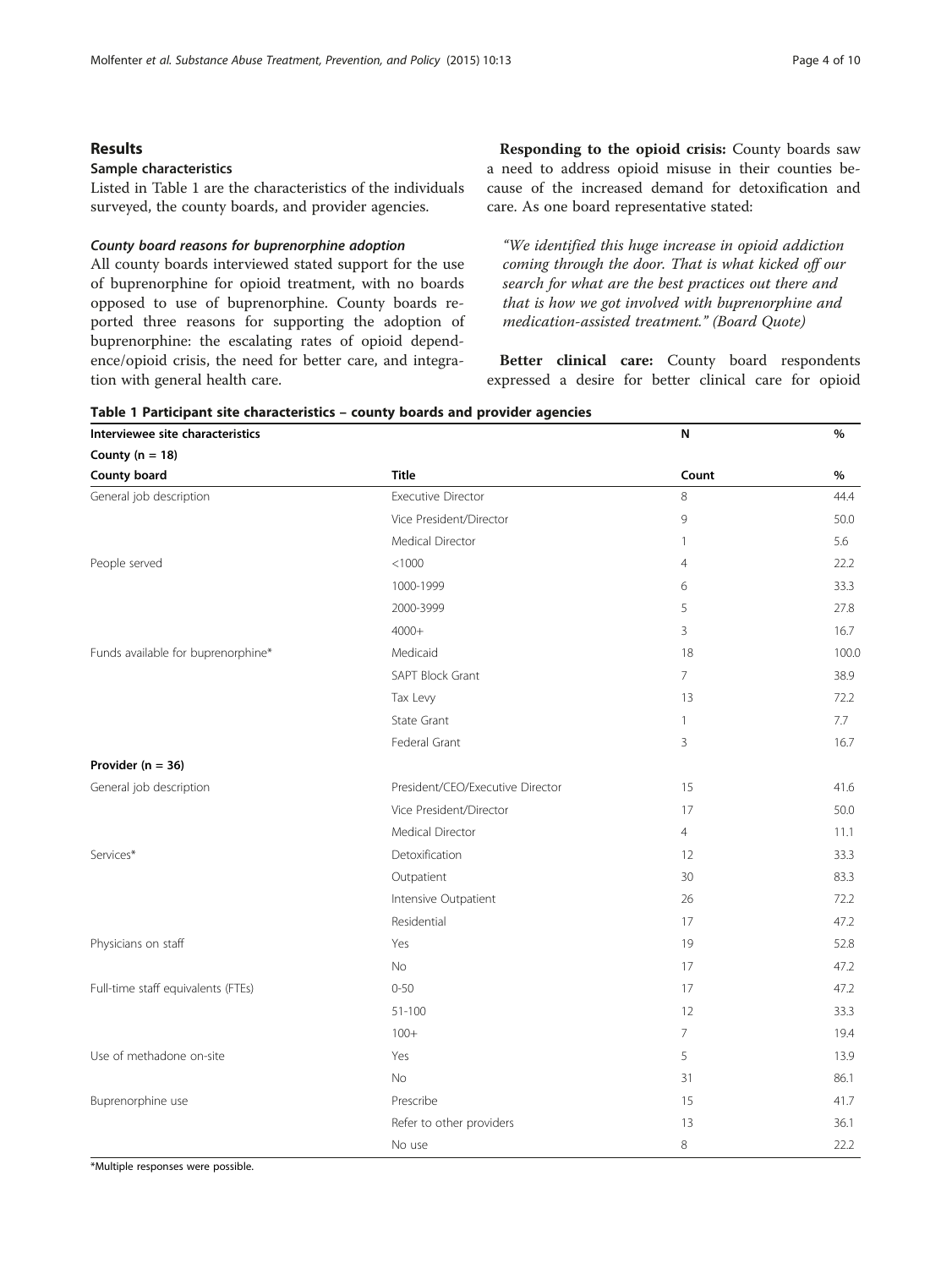misuse (i.e., care that was individualized, had better retention rates, and appealed to younger adults).

"We're really looking at buprenorphine to get people retained in treatment until they have the skills to stay sober in the long term, until they have the recovery supports around them." (Board)

Preparing for integration: County boards anticipated that addiction treatment organizations would need to offer addiction medication therapy to be part of integrated care structures where behavioral health (e.g. addiction treatment and mental health) and general medical (e.g. primary and hospital care) professional services are coordinated and delivered simultaneously.

"Now is the time to be smart about everything going into the integration of behavioral health and medical health. It's like the train is running and it won't be too long before it starts to move and it seems obvious for medication-assisted therapy to have its body inside one of the train cars." (Board)

#### County board and provider barriers and facilitators

Within a receptive environment for buprenorphine adoption and use, boards and providers identified potential barriers and facilitators to buprenorphine.

# County board and provider barriers

Barriers among the county boards and providers were aggregated into five thematic areas: a) negative attitudes toward the use of agonist pharmacotherapy, b) lack of awareness/understanding, c) limited physician availability, d) insufficient funds, and e) diversion concerns.

Most of the themes and sub-themes were consistent between the county board and provider respondents, with few noticeable exceptions. Providers were more concerned about addiction treatment providers' lack of knowledge of buprenorphine, and also about recovery groups' hostility toward use of medications for addiction treatment. Representative quotes illustrate the barrier themes and sub-themes, with whether the quote came from a board or provider interview noted.

#### A) Negative attitudes toward use of medication

Providers: Staff orientation toward abstinence-based approaches was often the stated cause of resistance to medication therapy.

"We have had a pretty big struggle in our community, philosophically, about some of our providers…that truly believe that medication-assisted treatment is substituting one drug for another." (Board)

"I got some staff that are questioning why we would give a drug to an addict." (Provider)

Recovery groups: Negative thinking about medication can extend to recovery groups. Providers have found this to be a challenge when seeking recovery supports for patients on pharmacotherapies.

"I think the Alcoholics Anonymous (AA) and Narcotics Anonymous (NA) community has a lot of prejudice against opioid maintenance therapy." (Provider)

"Those in recovery say if you are taking a pill, then you're not in recovery." (Board)

#### B) Lack of awareness/understanding

Addiction provider not knowledgable about buprenorphine: A sub-theme among providers was that buprenorphine would be more readily accepted with more training and a better understanding of buprenorphine.

"I think our staff would like to have more education beyond just the initial, here is the chemical make-up of buprenorphine, and here is how it works." (Provider)

Physicians not knowledgable about buprenorphine: Physicians not specializing in addiction treatment were perceived to be possibly administering buprenorphine without adequate addiction and behavioral health therapy services.

"Most physicians use it [buprenorphine] as they do other pharmacological aids in the sense, that it is a pill, rather than wrapping around a holistic approach with patients." (Board)

#### C) Limited physician availability

Physician unwillingness to prescribe buprenorphine: Physicians reportedly did not want to begin prescribing buprenorphine because of concerns of working with addiction clientele.

"Doctors do not want to deal with this population." (Board)

"We went around to identify different physicians that would be willing to be involved as a referral site for us and we got a tremendous amount of negative or uninterested response." (Provider)

Limited physician prescribing capacity: Capacity was constrained by government policy (DATA 2000) [\[30\]](#page-8-0) allowing physicians to only treat up to 30 patients at a time during the first year of certification and 100 patients thereafter.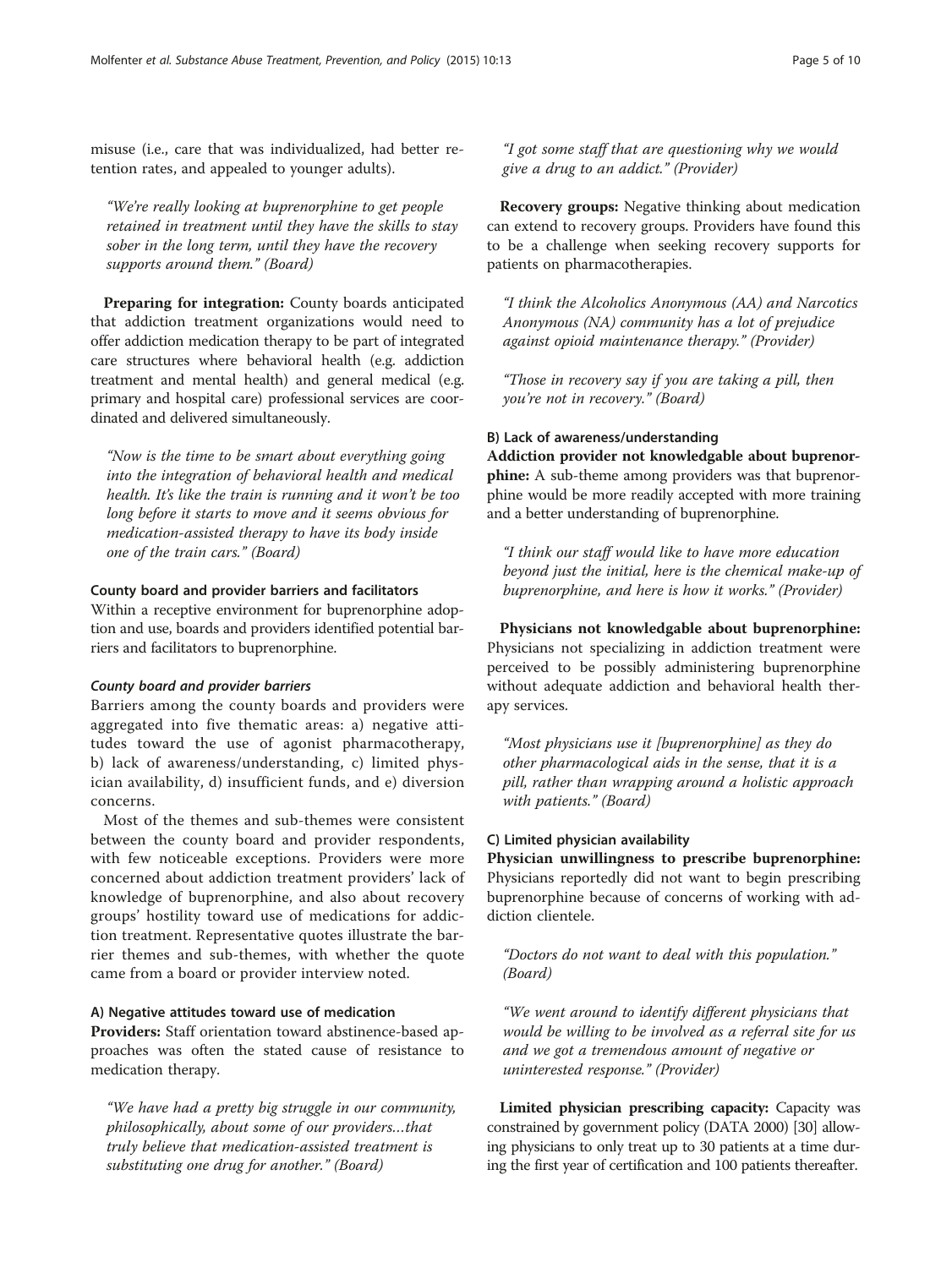"We are stuck with federal regulation that says you can only have 100 patients per prescriber." (Provider)

"This isn't unique to [our] county… I've run into this in other counties and even statewide… physicians get involved, and they get to their 30-patient cap or if they're beyond their first year, and they get to their 100-person cap. And then they don't know how to discontinue them, and they're stuck with this immovable object of a caseload until people start to attrite or they discontinue." (Board)

# D) Insufficient funds

Insufficient funds for addiction treatment: The county boards and providers expressed frustration and concern with the inability to pay for addiction treatment (with or without buprenorphine) for uninsured patients. However, when SAPT block grant funds were the only option for payment for buprenorphine, county boards and providers expressed a need to preserve existing therapy-based services instead of reallocating funds for buprenorphine use.

"Well again it's the lack of funding, we really don't have any money to fund medication-assisted therapy." (Board)

"We were struggling with funding issues of how it would be paid for so medications could at least be cost neutral." (Provider)

# E) Diversion concerns

Diversion Concerns: Concerns about patients selling their buprenorphine can be a disincentive for organizations to adopt buprenorphine. These concerns also challenge existing efforts for those who have adopted buprenorphine.

"I think that people outside of the clinical community have this understanding now that buprenorphine has a street value; the whole issue with diversion. I think it is what we face the most concerning the medication." (Provider)

#### County board and provider facilitators

The facilitators were aggregated into three thematic areas related to a) providers are knowledgeable (about buprenorphine); b) criminal justice involvement; and c) funding. Again, the county boards and providers tended to share the same perceptions of facilitators. Providers expressed a much greater appreciation for having access to physicians who supported buprenorphine use, while county boards perceived the criminal justice system had a stronger influence on addiction treatment practices.

#### A) Provider knowledge about buprenorphine

Addiction providers' knowledge about buprenorphine: County boards and providers frequently cited high levels of provider knowledge as assisting with buprenorphine adoption.

"Every single one of our counselors and therapists is well aware and on board with medication as a fundamental component of treating certain addictions." (Provider)

Specialty physician knowledge about buprenorphine: In this provider-dominant theme, physicians dedicated to addiction care were perceived to be knowledgable about this treatment option.

"I think in terms of the community, those that are involved with the alcohol and treatment system are very knowledgable." (Provider)

# B) Criminal justice involvement

Community stakeholder involvement – criminal justice: This predominately county board theme expressed an appreciation for the criminal justice system's influence on addiction treatment practice and policy. The county boards noted how criminal justice system referrals to addiction treatment programs could facilitate buprenorphine practice.

"It is most important to have criminal justice system behind use of buprenorphine. They are just huge in our county." (Board)

# C) Funding available

County funding for buprenorphine: The county boards were seen as one of several entities that provided financial support for buprenorphine use. The counties' ability to allocate tax levy funds (separate from SAPT block grant funds) to support use of buprenorphine for uninsured consumers was noted as an important funding source.

"Seventy-five per cent of our funding for buprenorphine is through our local levy. We could not provide buprenorphine therapy without these funds." (Board)

#### Use of buprenorphine

The last analysis was to discern what themes were present in county boards that had low or high utilization of buprenorphine. The county boards had varying buprenorphine use rates in 2012, with opioid admissions ranging from 4% to 47% with a mean of 20% (SD 12%). Four county boards with buprenorphine use rates for opioid admissions below 10% were compared with four boards that had rates 30% or greater.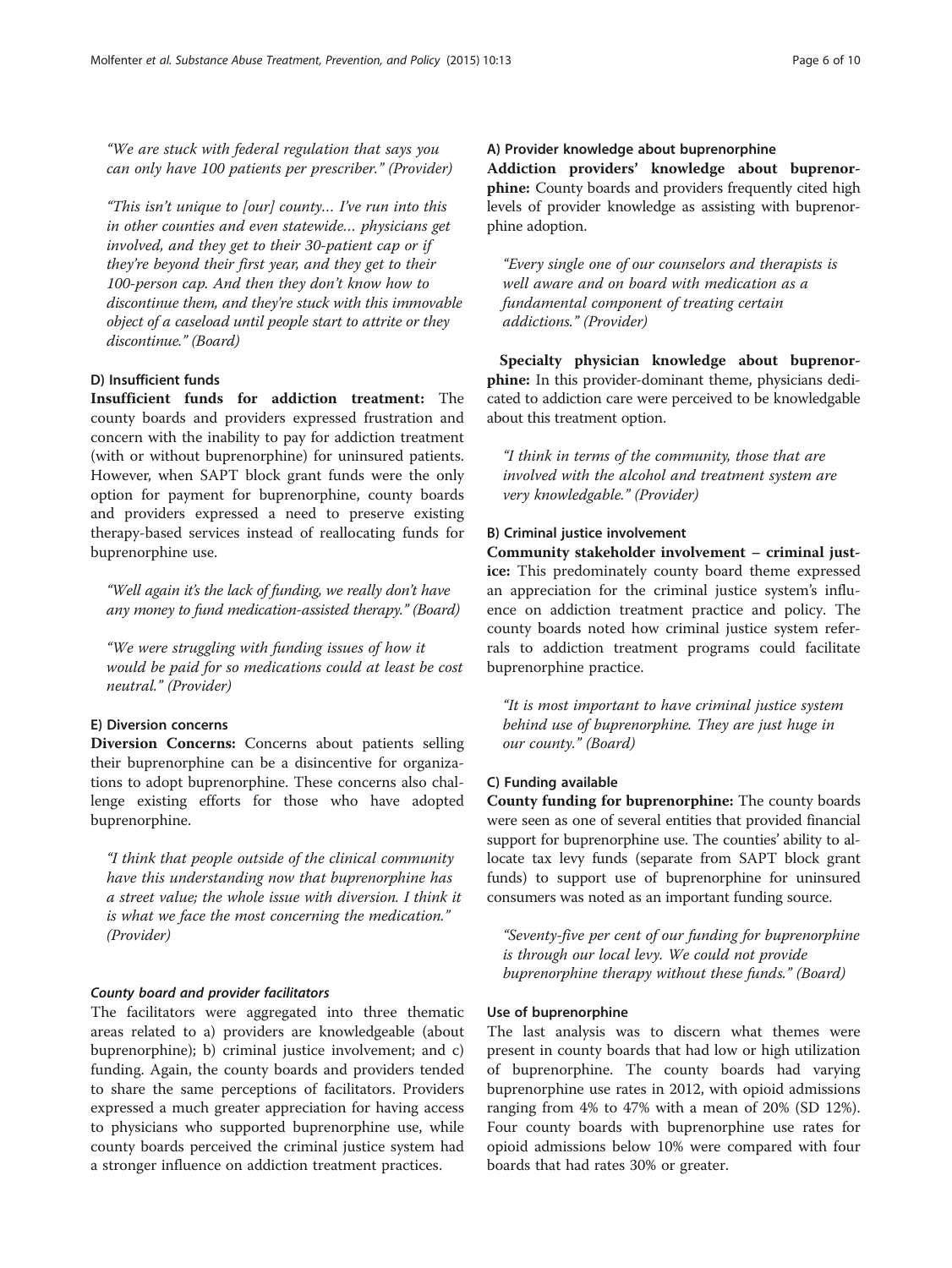Boards with low buprenorphine use rates shared concerns about negative attitudes toward medication. They reported that negative attitudes towards buprenorphine hamper its uptake in the provider community.

"Our providers have considerable resistance to medication-assisted therapy because it does not follow 12-steps traditions." (Board)

Boards with high buprenorphine use rates dedicated funds to purchase buprenorphine, but reported limited physician availability as a principal barrier.

"We have funds dedicated to buprenorphine therapy, but cannot always expend them due to a shortage of physician prescribers." (Board)

# **Discussion**

The analysis addresses how the increase of opioid misuse affects the county boards and providers in Ohio. The county boards uniformly expressed concerns about the growing use of prescription and non-prescription opioids and perceived buprenorphine therapy as a viable treatment option. Statewide, the county boards in Ohio prioritize opioid misuse and have policies to address it [[31\]](#page-8-0). The county boards' motivation to encourage buprenorphine use was based on their fundamental desire for better clinical care for opioid dependent patients.

It is not uncommon for county boards (or other payers) and providers to have conflicting opinions on issues related to payment policy, clinical care, quality metrics, and necessary treatment capacity [[32,33](#page-8-0)]. However, in this qualitative assessment, county boards and providers had similar thoughts on the barriers and facilitators to buprenorphine use. County boards and treatment providers may be aligned on this issue because they influence each other's perceptions and must collaborate on a response to the opioid crisis and its effect on the addiction treatment system and local communities.

# Review of the findings: based on three thematic drivers Ideology/Knowledge

Ideology precluding use of medication and lack of knowledge of the benefits of medication were identified by study participants as important issues. Long-standing traditions and firmly held beliefs steeped in 12-step tradition have been found to influence counselor attitudes towards use of buprenorphine and other medicationassisted therapies [[34\]](#page-8-0). Yet, the abstinence-only approach to detoxification and treatment for opioid disorders has not been effective [[35\]](#page-8-0). On the other hand, medication-assisted therapy possesses an evidence base that supports greater treatment retention and reduced use of illicit opioids [\[4,](#page-8-0)[36\]](#page-9-0). Hence, those preferring the

behavioral approaches over medication-assisted treatment may be placing ideology over the evidence-base.

Participants' concerns about anti-medication ideology extended to physicians as well as to counselors. They felt that buprenorphine-specific training could help change attitudes in these key clinical roles.

#### **Physicians**

Studies related to physician's willingness to prescribe buprenorphine tend to be based on special circumstances such as HIV care [\[37\]](#page-9-0) or focused on primary care settings [[38](#page-9-0),[39](#page-9-0)]. Other authors have recommended that more attention be given to physicians working within addiction treatment programs [\[40](#page-9-0)].

As this analysis explored facilitators and barriers to buprenorphine use in addiction treatment programs, it found a complex set of facilitators and barriers to physician involvement in buprenorphine prescribing (Figure [1\)](#page-7-0). Barriers began with physicians' aversion to addiction care. Respondents mentioned physician concerns about diversion and insufficient time to adopt buprenorphine prescribing and monitoring into their practice as additional forces influencing physician adoption. Facilitating forces, conversely, are based on physicians being drawn to addiction care.

#### Funding

Medicaid reimbursement has been associated with greater use of addiction medications [\[9,25\]](#page-8-0). In Ohio, Medicaid pays for buprenorphine therapy, but a significant number of patients remain without health insurance to pay for buprenorphine medication and associated ancillary services. This study did confirm the importance of a funding source for buprenorphine therapy and discovered another payment source for these medications: use of county tax levy funds.

#### Implications

The analysis of high and low buprenorphine use rates suggests that county funding is a primary driver of buprenorphine use in Ohio. Accordingly, payers wanting to expand use of buprenorphine should assure that payment is available for the buprenorphine medication, as well as associated physician time, laboratory tests, and counseling. Our analysis, however, suggests that county funding is necessary but not sufficient. The implementation science literature draws a distinction between adoption and implementation of a practice, with adoption being the first time a person or entity applies the practice and implementation representing the frequency of application after adoption [\[41](#page-9-0)].

For adoption of buprenorphine in Ohio, it seems that funding and mindsets are important. The high-use buprenorphine county board areas had funding for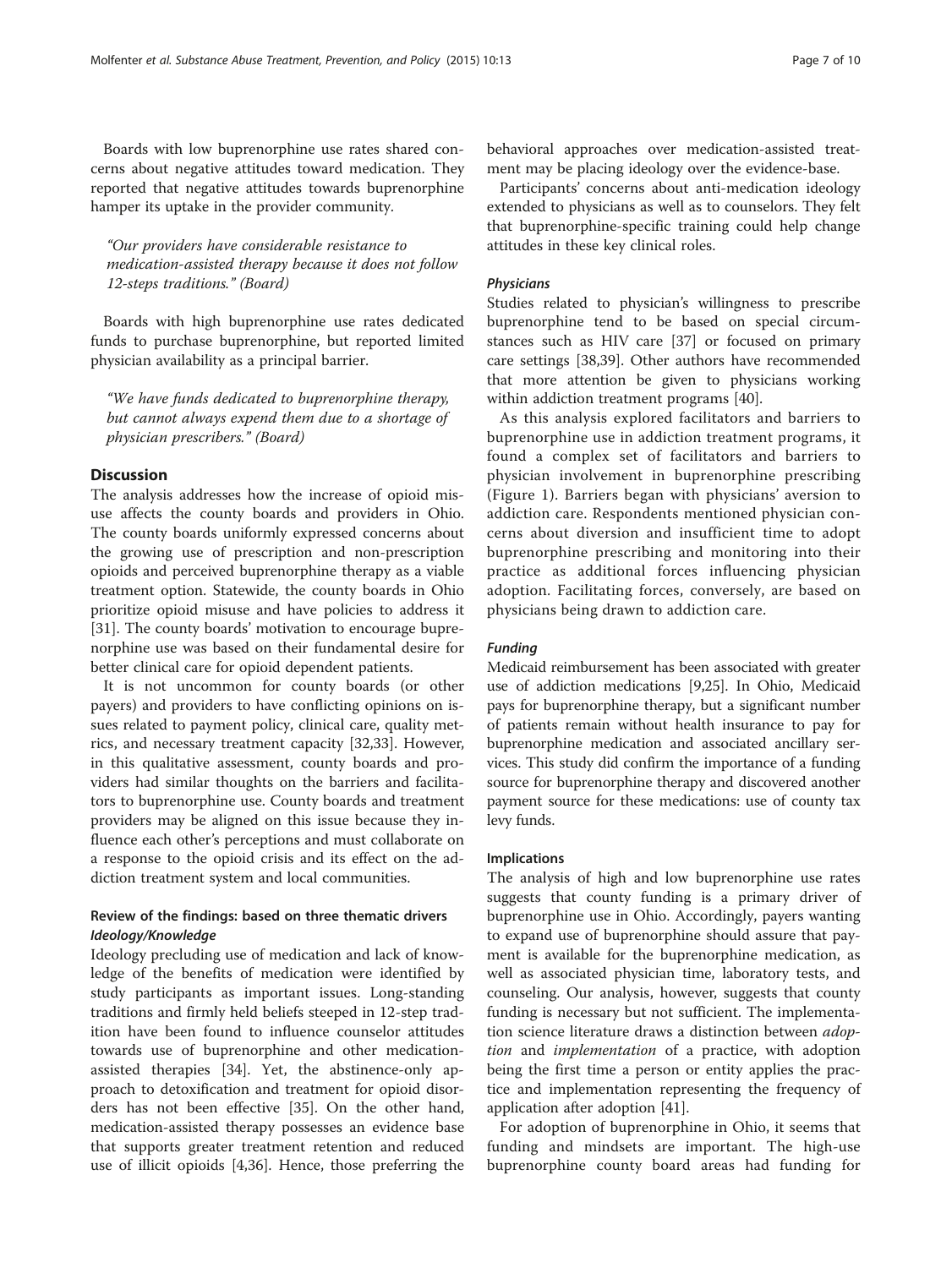<span id="page-7-0"></span>

buprenorphine; in low-use buprenorphine county boards areas, oppositional ideologies created barriers to buprenorphine implementation. Yet, two of the lowuse county boards had county levy dollars available to support use of buprenorphine. Hence, a combination of amenable ideology and funding supports may be needed to create an attractive environment for adoption activities. Buprenorphine-specific training for counselors and physicians can begin to increase knowledge, resulting in counselors who are more likely to find buprenorphine as acceptable and effective for treating opioid dependence [\[42,43](#page-9-0)].

Physician capacity issues were consistently raised as an issue in increasing use following adoption. The DATA 2000 cap of 30 patients per physician in year one and 100 thereafter [[30\]](#page-8-0) creates a clear structural barrier for physicians working in addiction treatment settings. This is particularly the case for physicians who have caseloads of patients on long-term buprenorphine therapy occupying their existing slots. New physicians must be recruited once the existing buprenorphine prescribers are treating their allotted number of patients. This can be difficult when programs must recruit physicians who do not have a background in addiction treatment and lends credence to the proposition by Wood, et al. [[44\]](#page-9-0) to provide greater physician education in addiction medicine. All three of the high volume buprenorphine county board areas needed additional physician buprenorphine prescribing capacity, underscoring the importance of this factor in promoting additional buprenorphine use.

#### Study limitations

There are limitations based on the sample. Potential selection bias may exist in the county board sample because 15 of the 18 county boards that participated in the qualitative interviews agreed to participate in an intervention study on buprenorphine adoption. The sample only represents the public treatment system in Ohio. However, Ohio has been considered to be on the forefront of states seeking to remedy non-medical use of prescription opioids [[45](#page-9-0)].

Another limitation is that many beliefs and attitudes were attributed to physicians in the analysis. These beliefs and attitudes were based on payers' and providers' observation from regular interactions with physicians, yet were not directly provided by practicing physicians. Additional analyses of buprenorphine beliefs and attitudes should include physicians in the sample to determine how their perspectives compare to those of payers and providers.

Lastly, the interviews were conducted with a limited group of key decision makers from the county boards and provider organizations. While we assumed their comments were representative of issues occurring in the environment, a greater set of interviews within the organizations surveyed as well as other organizations could provide additional input for consideration.

# **Conclusions**

Our study was specific to Ohio, but barriers and facilitators are not unique to this state. This research suggests initial adoption of buprenorphine requires funding and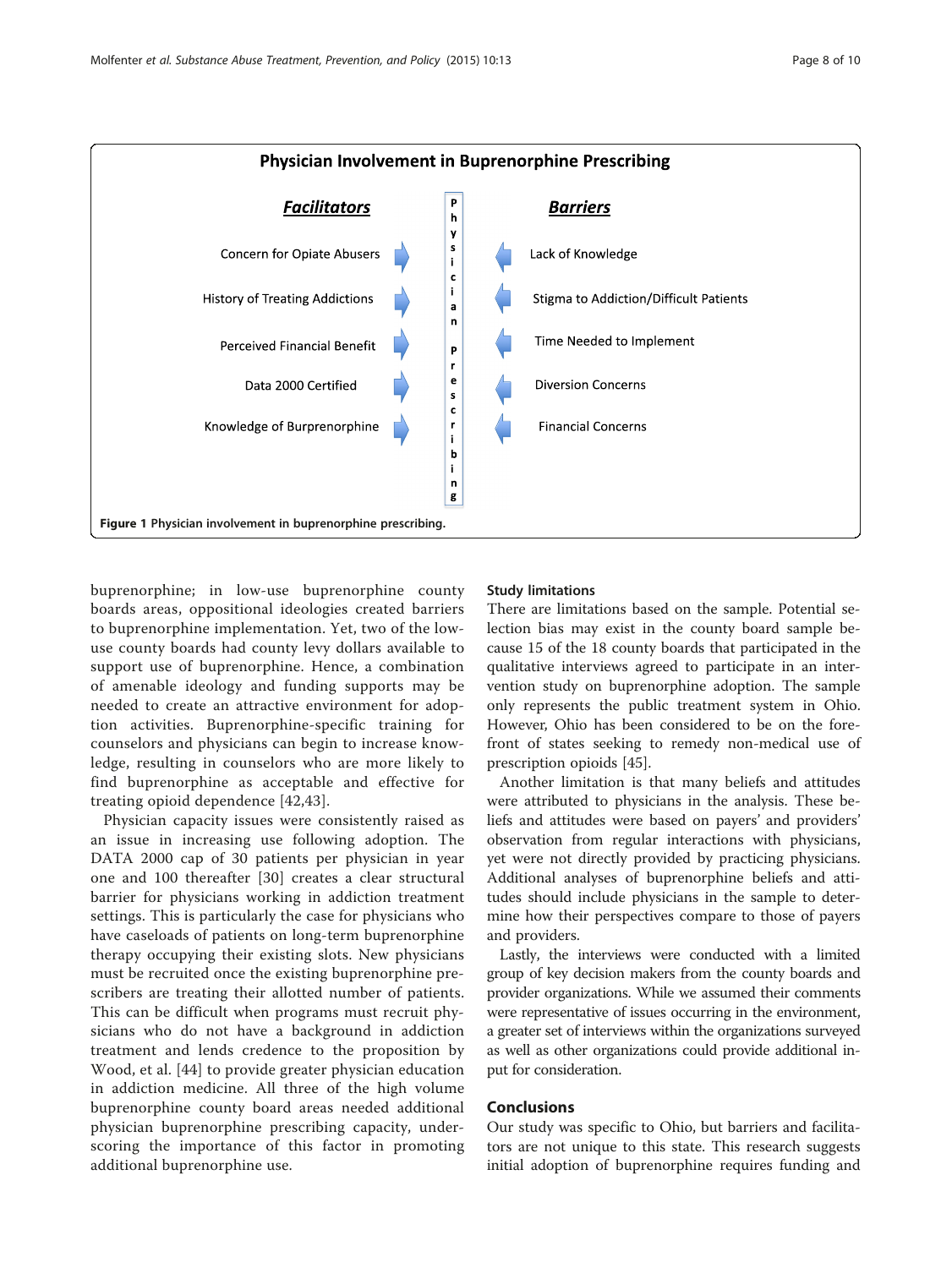<span id="page-8-0"></span>favorable mindsets, while expanded use requires adequate physician capacity. Education can increase knowledge and reduce prejudices against medication-assisted treatment, and policy can play a role in funding supports and physician capacity. Ongoing efforts to promote buprenorphine reimbursement and to remove the physician prescribing caps could help expand use. Lastly, continuing to develop a greater understanding of the unique roles of payers, providers, and regulatory bodies will promote adoption and implementation of buprenorphine and other evidence-based practices.

#### Competing interests

The authors declare that they have no competing interests.

#### Authors' contributions

TM, CS, MZ, DM, AQ, and SS participated in the design of qualitative analysis. TM, CS, MZ, and AQ conducted the qualitative interviews. TM, CS, MZ, and AQ conducted the qualitative analysis. TM was the principal author of the manuscript. All authors read, suggested revisions, and approved the final manuscript.

#### Acknowledgements

The research and preparation of the manuscript was supported by a grant from the National Institutes on Drug Abuse (R01 DA030431). We would like to thank Nora Jacobsen, a Senior Scientist at the University of Wisconsin, for her review of the manuscript.

#### Author details

<sup>1</sup>University of Wisconsin-Madison, 1513 University Avenue, Madison, Wisconsin 53706, USA. <sup>2</sup>Oregon Health & Science University, 3181 S.W. Sam Jackson Park Rd., Portland, Oregon 97239-3098, USA. <sup>3</sup>University of Wisconsin–Madison, School of Education, 1057 Educational Sciences, Madison, WI 53706, USA. <sup>4</sup>Ohio Department of Mental Health and Addiction Services (OhioMHAS), 30 East Broad Street, 8th Floor, Columbus, Ohio 43215, USA.

#### Received: 14 November 2014 Accepted: 11 March 2015 Published online: 28 March 2015

#### References

- 1. Greenwald MK, Johanson C, Moody DE, Woods JH, Kilbourn MR, Koeppe A, et al. Effects of buprenorphine maintenance dose on mu-opioid receptor availability, plasma concentrations, and antagonist blockade in heroin-dependent volunteers. Neuropsychopharmacology. 2003;28(11):2000–9.
- 2. Stoller KB, Bigelow GE, Walsh SL, Strain EC. Effects of buprenorphine/ naloxone in opioid-dependent humans. Psychopharmacology. 2001;154(3):230–42.
- 3. Berglund M. A better widget? Three lessons for improving addiction treatment from a meta‐analytical study. Addiction. 2005;100(6):742–50.
- 4. Mattick RP, Breen C, Kimber J, Davoli M. Buprenorphine maintenance versus placebo or methadone maintenance for opioid dependence. Cochrane Database Syst Rev. 2014;2.
- 5. Ling W, Wesson DR. Clinical efficacy of buprenorphine: comparisons to methadone and placebo. Drug Alcohol Depend. 2003;70(2):S49–57.
- 6. Fiellin DA. The first three years of buprenorphine in the United States: experience to date and future directions. J Addict Med. 2007;1(2):62–7.
- 7. Substance Abuse and Mental Health Services Administration (SAMHSA). The N-SSATS Report: Trends in the Use of Methadone and Buprenorphine at Substance Abuse Treatment Facilities: 2003 to 2011. 2013: Rockville, MD.
- Knudsen HK, Abraham AJ. Perceptions of the state policy environment and adoption of medications in the treatment of substance use disorders. Psychiatr Serv. 2012;63(1):19–25.
- Ducharme LJ, Abraham AJ. State policy influence on the early diffusion of buprenorphine in community treatment programs. Subst Abuse Treat Prev Policy. 2008;3(1):17.
- 10. Molfenter T, McCarty D, Capoccia V, Gustafson D. Development of a Multilevel Framework to Increase Use of Targeted Evidence-Based Practices in Addiction Treatment Clinics. Public Health Front. 2013;2(1):11–20.
- 11. Heinrich CJ, Cummings GR, Adoption and Diffusion of Evidence-Based Addiction Medications in Substance Abuse Treatment. Health Serv Res. 2014;49(1):127–52.
- 12. Andrews CM, D'Aunno TA, Pollack HA, Friedmann PD. Adoption of Evidence-Based Clinical Innovations: The Case of Buprenorphine Use by Opioid Treatment Programs. Med Care Res Rev. 2014;71:46–60.
- 13. Ducharme LJ, Knudsen HK, Roman PM, Johnson JA. Innovation adoption in substance abuse treatment: Exposure, trialability, and the Clinical Trials Network. J Subst Abus Treat. 2007;32(4):321–9.
- 14. Knudsen HK, Ducharme LJ, Roman PM, Early adoption of buprenorphine in substance abuse treatment centers: data from the private and public sectors. J Subst Abus Treat. 2006;30(4):363–73.
- 15. Knudsen HK, Abraham AJ, Oser CB. Barriers to the implementation of medication-assisted treatment for substance use disorders: The importance of funding policies and medical infrastructure. Eval Program Plann. 2011;34(4):375–81.
- 16. Fuller BE, Rieckmann T, McCarty D, Smith KW, Levine H. Adoption of naltrexone to treat alcohol dependence. J Subst Abus Treat. 2005;28(3):273–80.
- 17. Koch AL, Arfken CL, Schuster CR. Characteristics of US substance abuse treatment facilities adopting buprenorphine in its initial stage of availability. Drug Alcohol Depend. 2006;83(3):274–8.
- 18. Horgan CM, Reif S, Hodgin D, Garnick DW, Merrick EL. Availability of addiction medications in private health plans. J Subst Abus Treat. 2008;34(2):147–56.
- 19. Schroeder SA. An agenda to combat substance abuse. Health Aff. 2005;24(4):1005–13.
- 20. Substance Abuse and Mental Health Services Administration (SAMHSA). Uniform Reporting System (URS) Output Tables. 2013 [cited 2014 September, 24]; Available from: [http://www.samhsa.gov/dataoutcomes/urs/.](http://www.samhsa.gov/dataoutcomes/urs/)
- 21. Centers for Disease Control (CDC). DATA2010: The Healthy People 2010 Database. Atlanta, GA: National Center for Health Statistics; 2011.
- 22. Ohio Department of Health, O.o.V.S. 2011 Ohio Drug Overdose Data: General Findings. 2011.
- 23. Sherba RT, Massatti RR, Potts L, Adhikari SB, Martt N, Starr S, et al. A Review of Ohio's Treatment Capacity in Addressing the State's Opiate Epidemic. J Drug Policy Anal. 2012;5(1):1–11.
- 24. Nicholls L, Bragaw L, Ruetsch C. Opioid dependence treatment and guidelines. J Manag Care Pharm. 2010;16(1 Suppl B):S14–21.
- 25. Heinrich CJ, Hill CJ. Role of state policies in the adoption of naltrexone for substance abuse treatment. Health Serv Res. 2008;43(3):951–70.
- 26. Molfenter T, Kim J, Quanbeck A, Patel-Porter T, Starr S, McCarty D. Testing use of payers to facilitate evidence-based practice adoption: protocol for a cluster-randomized trial. Implement Sci. 2013;8(1):50.
- 27. Hsieh HF, Shannon SE. Three approaches to qualitative content analysis. Qual Health Res. 2005;15(9):1277–88.
- 28. ATLAS.ti, Version 6.1.16. 2011, Scientific Software Development.
- 29. Thomas DR. A general inductive approach for analyzing qualitative evaluation data. Am J Eval. 2006;27(2):237–46.
- 30. Substance Abuse and Mental Health Services Administration (SAMHSA) (2000) Drug Addiction Treatment Act of 2000. Title XXXV, Section 3502 of the Children's Health Act of 2000. [cited 2014 November, 14]. Available at: <http://buprenorphine.samhsa.gov/data.html>
- 31. Massatti R, Beeghly C, Hall O, Kariisa M, Potts L. Increasing heroin overdoses in Ohio: understanding the issue. Columbus, OH: Ohio Department of Mental Health and Addiction Services; 2014.
- 32. Forrest CB, Villagra VV, Pope JE. Managing the metric vs managing the patient: the physician's view of pay for performance. Am J Manag Care. 2006;12(2):83–5.
- 33. Higashi T, Wenger NS, Adams JL, Fung C, Roland M, McGlynn EA, et al. Relationship between number of medical conditions and quality of care. N Engl J Med. 2007;356(24):2496–504.
- 34. Knudsen HK, DuCharme LJ, Roman PM, Link T. Buprenorphine diffusion: The attitudes of substance abuse treatment counselors. J Subst Abus Treat. 2005;29(2):95–106.
- 35. Veilleux JC, Colvin PJ, Anderson J, York C, Heinz AJ. A review of opioid dependence treatment: pharmacological and psychosocial interventions to treat opioid addiction. Clin Psychol Rev. 2010;30(2):155–66.